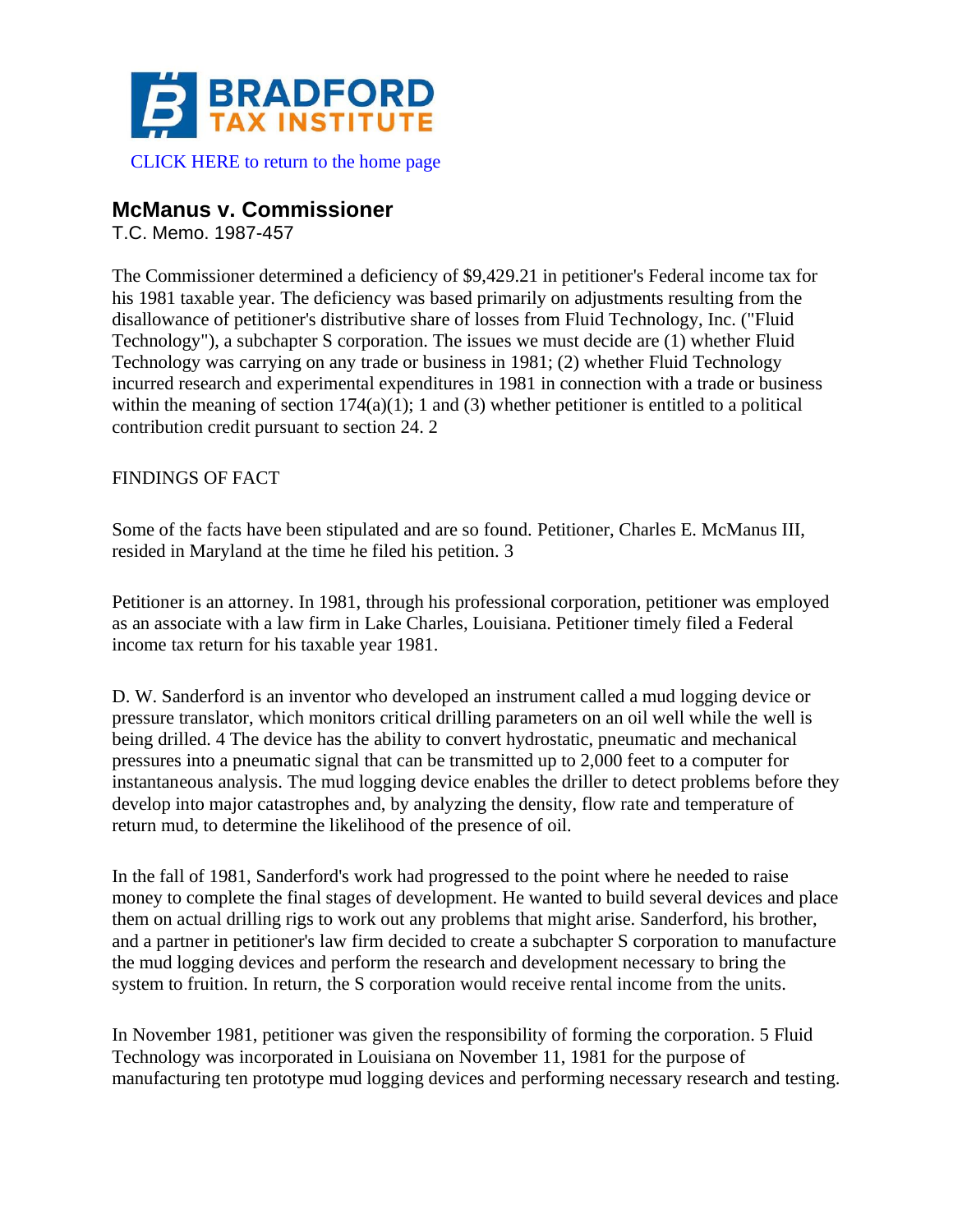Fluid Technology planned to earn income through rentals of the mud logging devices. Fluid Technology elected treatment as a subchapter S corporation on December 16, 1981.

Fluid Technology was capitalized entirely with cash contributions of one dollar per share from 13 investors, including petitioner, totaling \$262,000.00. Two hundred twelve thousand shares were subscribed on December 16, 1981 and the remaining 50,000 were subscribed on December 29, 1981. [pg. 87-2416]

On December 2, 1981, Fluid Technology entered into four contracts: (1) a License Agreement with Cybar Corporation ("Cybar"); (2) a Research and Development Contract with Cybar; (3) a Custom Manufacturing Contract with Eufex, Inc. ("Eufex"); and (4) a Maintenance Agreement with Eufex. Cybar is a Texas corporation with its principal place of business at Houston, Texas. Sanderford is the president and majority shareholder of Cybar. Eufex, a Texas corporation with its principal place of business at Houston, Texas, is a wholly-owned subsidiary of Cybar. The contracts became effective on December 16, 1981, with the successful sale of two-thirds of the offered shares in Fluid Technology.

The License Agreement provided in relevant part:

\*\*\* AGREEMENTS

1. License of Technology. Cybar agrees to grant Fluid an exclusive license to use for the 18-19 months period ending 30 June 1983, its technology relating to the mud logging device.

2. Consideration. In consideration for the exclusive license of its technology to use the mud logging device, Fluid agrees to pay to Cybar twenty-five per cent (25%) of Fluid's gross receipts from rentals of mud logging devices during the 18-19 months period ending 30 June 1983. Payments shall be remitted to Cybar monthly within a reasonable time following the end of each month.

3. Effective Date. This Agreement shall become effective (the "Effective Date") upon successful completion of Fluid's offering of 272,000 6 of its shares at \$1.00 cash per share. The offering shall be considered successful when two-thirds of the offering is sold.

4. Collateral Agreements.

4.1 Manufacture and Test Prototype Devices. Fluid agrees to manufacture at least ten prototype mud logging devices and to conduct on-site testing of the ten prototype mud logging devices.

4.3 [sic] Development of Augmentations to Technology. Fluid agrees to perform the research and experimental work necessary to reduce to practice (or to determine to abandon as not practicable) the following augmentations of the mud logging device: \*\*\*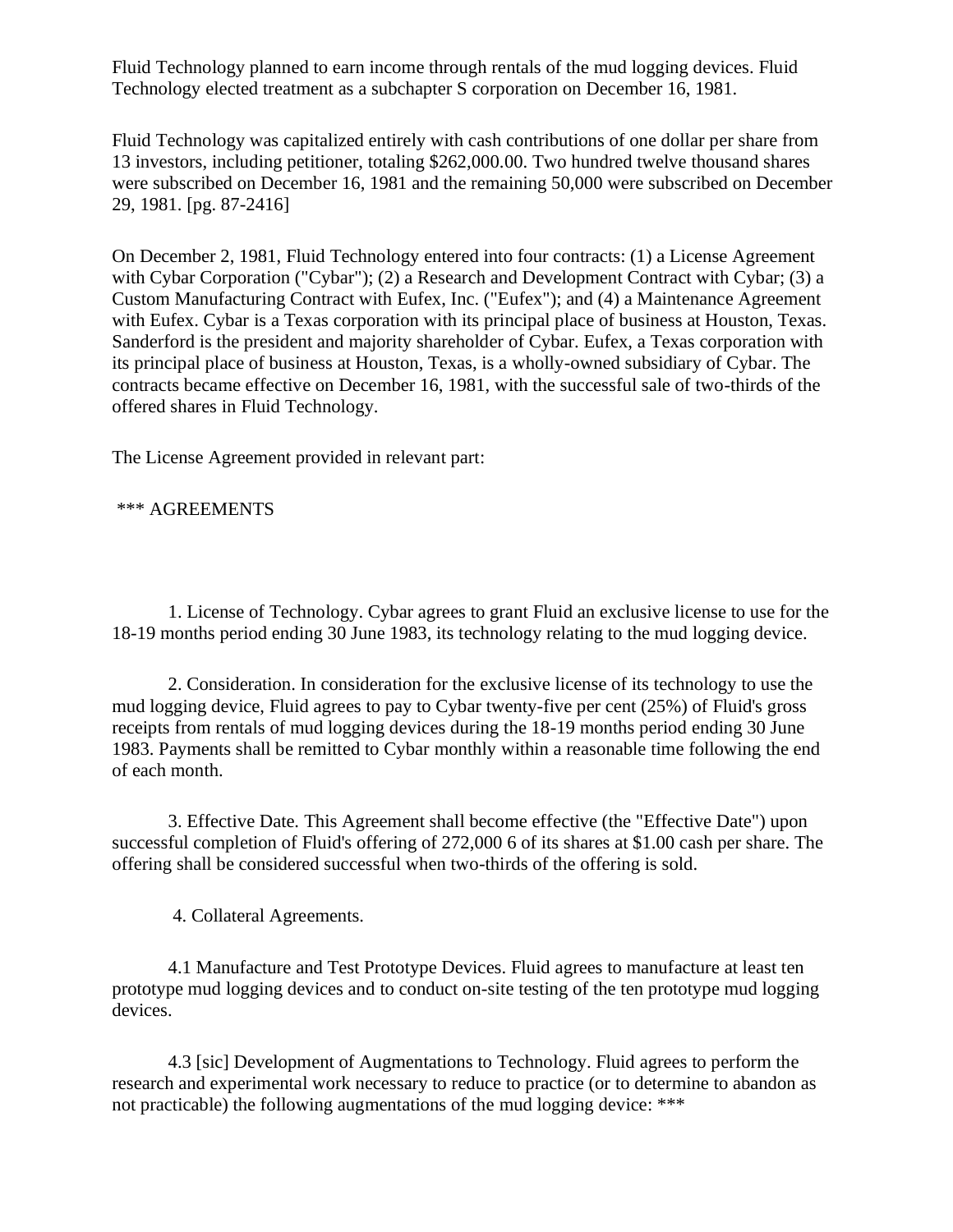4.5 Intellectual Property. All new, developmental, and improvement patents arising from Fluid's efforts pursuant to this Agreement will be the exclusive property of Cybar. All patents, copyrights, and similar grants shall be promptly assigned to Cybar. Fluid shall assist in the prosecution of all claims and rights created for Cybar by or in connection with Fluid's performance of this Agreement.

4.6 Exercise of Options. At any time subsequent to 31 December 1981 and prior to 1 August 1983, Cybar may exercise an option to purchase from Fluid the ten prototype mud logging devices at a price equal to Fluid's cost, without reduction for depreciation. At any time prior to 1 July 1983, Fluid may exercise an option to merge into Cybar pursuant to a separate Agreement and Plan of Merger. \*\*\*

Pursuant to the Custom Manufacturing Contract that Fluid Technology entered into with Eufex, Eufex agreed to procure components and materials and to manufacture the ten prototype mud logging devices required by the License Agreement with Cybar. Eufex was to deliver component parts to Fluid Technology for testing before Eufex assembled the mud logging devices. Fluid Technology agreed to pay Eufex \$325,000.00, part of which was to be made in progress payments as components were delivered. Eufex issued invoices in the amount of the cost of the components delivered plus overhead in the amount of 150 percent of cost, and Fluid Technology made progress payments of 20 percent of the invoiced amounts. All new, developmental, and improvement patents arising from Eufex's efforts under the contract were to be the "exclusive property of Fluid and its licensor."

Under the Maintenance Agreement between Fluid Technology and Eufex, Eufex promised to perform all maintenance work on the mud logging devices for one year following delivery. In return, Fluid Technology agreed to pay Eufex, within three days following the effective date of the contract, \$4,500.00 per device (or \$45,000.00), plus one percent of its gross receipts from rentals during 1982. All new, developmental, and improvement patents arising from Eufex's efforts under the contract were to be the "exclusive intellectual property of Fluid and its licensor."

Fluid Technology contracted back with Cybar under the Research and Development Contract to perform all necessary tests with respect to the mud logging devices. In return, Fluid Technology agreed to pay Cybar \$157,000.00 within three days of the effective date of the contract, plus 15 percent of its gross receipts from rentals during 1982. The Research and Development[pg. 87- 2417]Contract also provided that all new, developmental, and improvement patents arising from Cybar's efforts under the contract were the "exclusive intellectual property of Fluid and its licensor."

The end result of the four contracts was to create a circular arrangement whereby Fluid Technology was required to do nothing but make payments to Cybar and Eufex. Eufex was to acquire component parts, manufacture the prototype mud logging devices and maintain them for one year following delivery. Cybar was to perform all research and development, including testing the component parts that Eufex delivered to Fluid Technology before Eufex assembled the devices. Fluid Technology also acquired no rights in any new technology developed pursuant to the contracts. The Custom Manufacturing Contract, Maintenance Agreement and Research and Development Contract each provide that all new, developmental, and improvement patents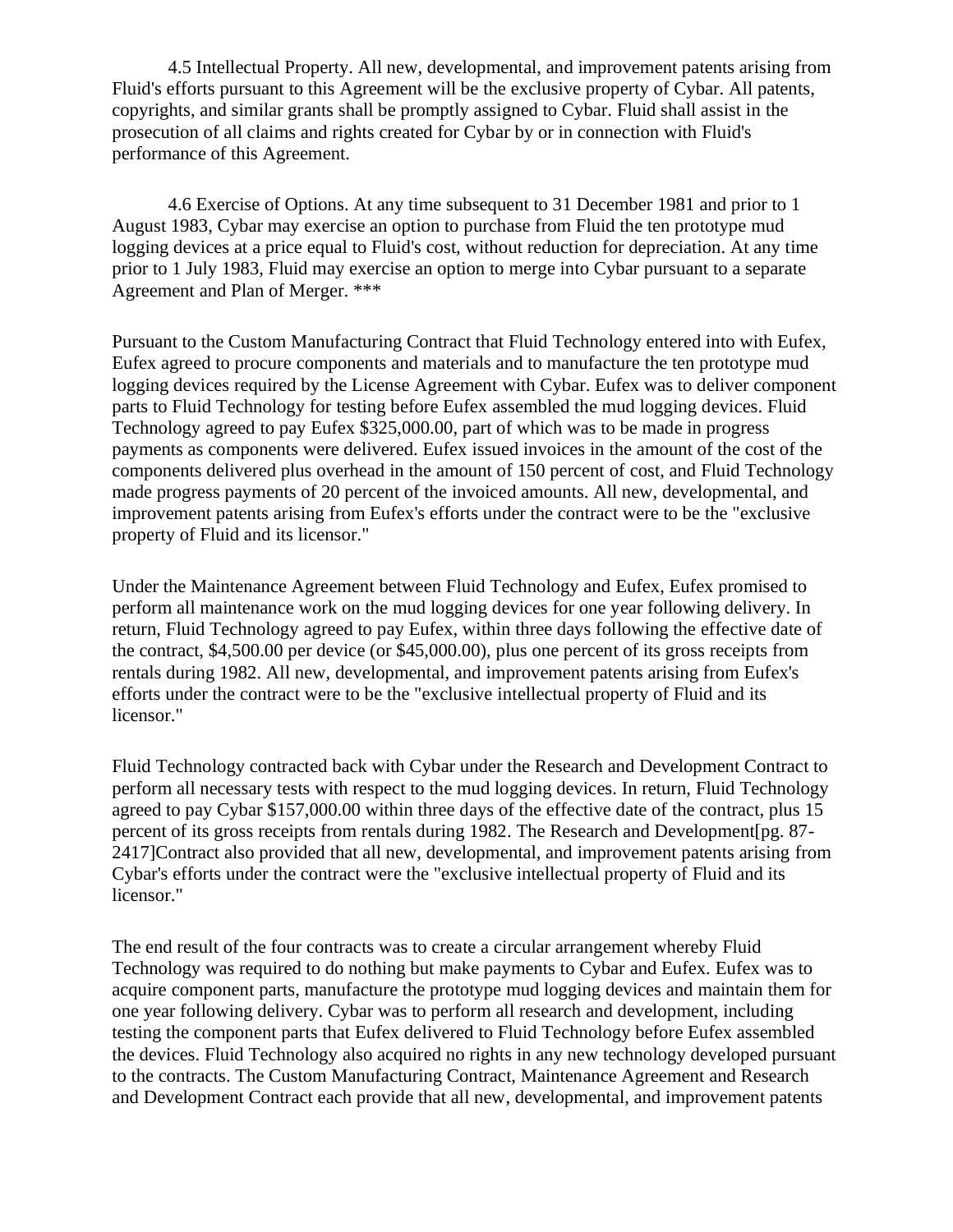arising from the contracts will be the "exclusive property of Fluid and its licensor." The License Agreement, however, provides that "All new, developmental, and improvement patents arising from Fluid's efforts pursuant to this Agreement will be the exclusive property of Cybar," Fluid Technology's licensor. The only right that Fluid Technology acquired pursuant to its agreements with Cybar and Eufex (aside from the right to merge into Cybar) was the right to keep and rent out 10 mud logging devices provided that Cybar and Eufex completed them during the license period and provided that Cybar did not exercise its option under the License Agreement to purchase the devices from Fluid Technology at cost.

On December 16, 1981, the effective date of the four contracts, Fluid Technology issued a check for \$45,000.00 to Eufex pursuant to the Maintenance Agreement. Fluid Technology deducted the full \$45,000.00 on its 1981 income tax return although no maintenance work was performed in 1981 because no mud logging devices had been delivered. No mud logging devices were delivered to Fluid Technology pursuant to its agreement with Eufex. 7

Fluid Technology issued a check to Cybar on December 16, 1981 for \$157,000.00 pursuant to the Research and Development Contract. Fluid Technology deducted \$157,000.00 as a research and development expense on its 1981 return.

Fluid Technology claimed a depreciation deduction of \$1,977.65 on its 1981 return. The deduction represented one month's depreciation on 5-year recovery property placed in service in December 1981 with a cost basis of \$158,212.20. The assets petitioner claims were placed in service in 1981 are the component parts of mud logging devices that Eufex delivered in December 1981.

Fluid Technology made four progress payments to Eufex in 1981 of 20 percent of the amount invoiced under the Custom Manufacturing Contract for components and materials delivered:

Date **Amount** December 16, 1981 .......... \$ 1,773.84 December 18, 1981<8> ....... 8,721.93 December 30, 1981 .......... 12,441.17 December 31, 1981 .......... 8,705.50 ------------------------------------------------------------------------------

<8>The Stipulation of Facts lists this check as dated December 17,

1981. A copy of the check admitted into evidence, however, indicates that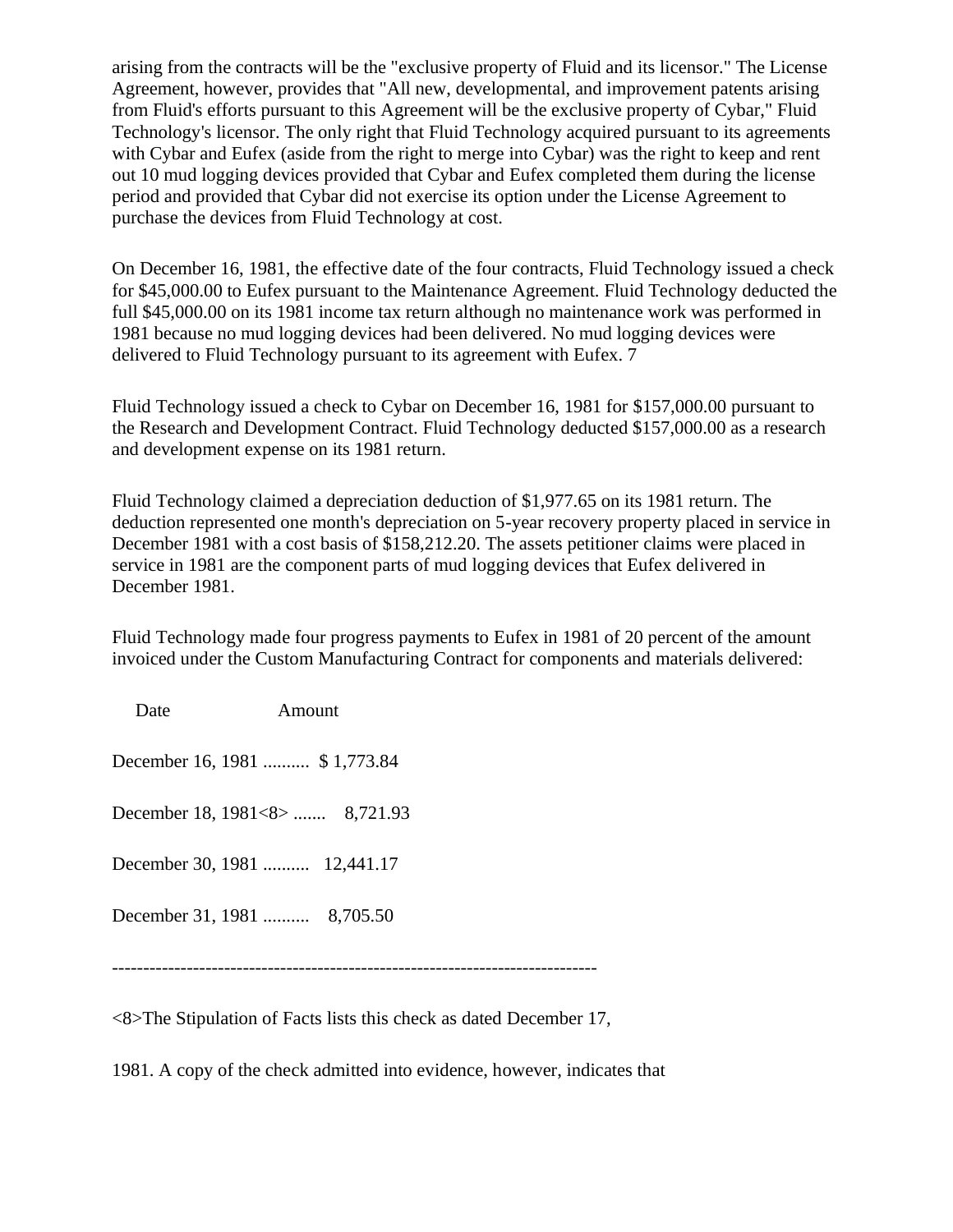the correct date is December 18, 1981.

The payments to Eufex in 1981 totaled \$31,642.44, which is 20 percent of \$158,212.20, the claimed basis for depreciation.

Petitioner generally received an invoice from Eufex before issuing a check on behalf of Fluid Technology. Toward the end of the year, however, some invoices were described over the telephone so that Fluid Technology could make payments in 1981 rather than 1982.

Fluid Technology anticipated that the prototype mud logging devices would be operational by March 1982 and would generate \$500.00 to \$2,000.00 each per day in gross receipts from rentals. Because of problems in developing the necessary computer technology, however, no mud logging devices were operational during the licensing period which expired on June 30, 1983. Cybar, acting pursuant to its Research and Development Contract with Fluid Technology, had not yet succeeded in developing a computer capable of receiving pneumatic signals from pressure translators located in various places on a drilling rig, converting the information into a signal that could be read on a computer screen, and making calculations to enable a drilling rig operator to analyze the mud coming out of a drill hole. [pg. 87-2418]

Fluid Technology reported no rental income on its 1981 return. Because it had no mud logging devices to rent out at the end of the licensing period, Fluid Technology exercised its option pursuant to the License Agreement to merge into Cybar. Since the merger, Cybar has had two operational units on drilling rigs in the Gulf of Mexico but needs additional capital before it can place additional devices in operation. Due largely to the downturn in the oil industry, however, Cybar has been unable to interest investors in its new technology. The future of the project thus remains in doubt.

In addition to the payments under the four contracts in 1981, Fluid Technology paid a corporate franchise tax of \$10.00 to the Louisiana Department of Revenue and Taxation on December 31, 1981. Fluid Technology deducted the payment as an expense on its 1981 return.

Fluid Technology also paid petitioner's law firm \$1,620.67, allocated \$1,500.00 to legal fees and \$120.67 to disbursements. Fluid Technology claimed an amortization deduction of \$8.20 on its 1981 return. The amortization deduction was computed by treating \$492.00 of the \$1,620.67 paid as organizational expense amortizable over 60 months. The balance of \$1,128.67 was deducted as a legal expense in 1981.

Fluid Technology filed its first return for its taxable year ended December 31, 1981, showing no income and a loss of \$205,124.52 consisting of the following:

Maintenance Expense ............ \$ 45,000.00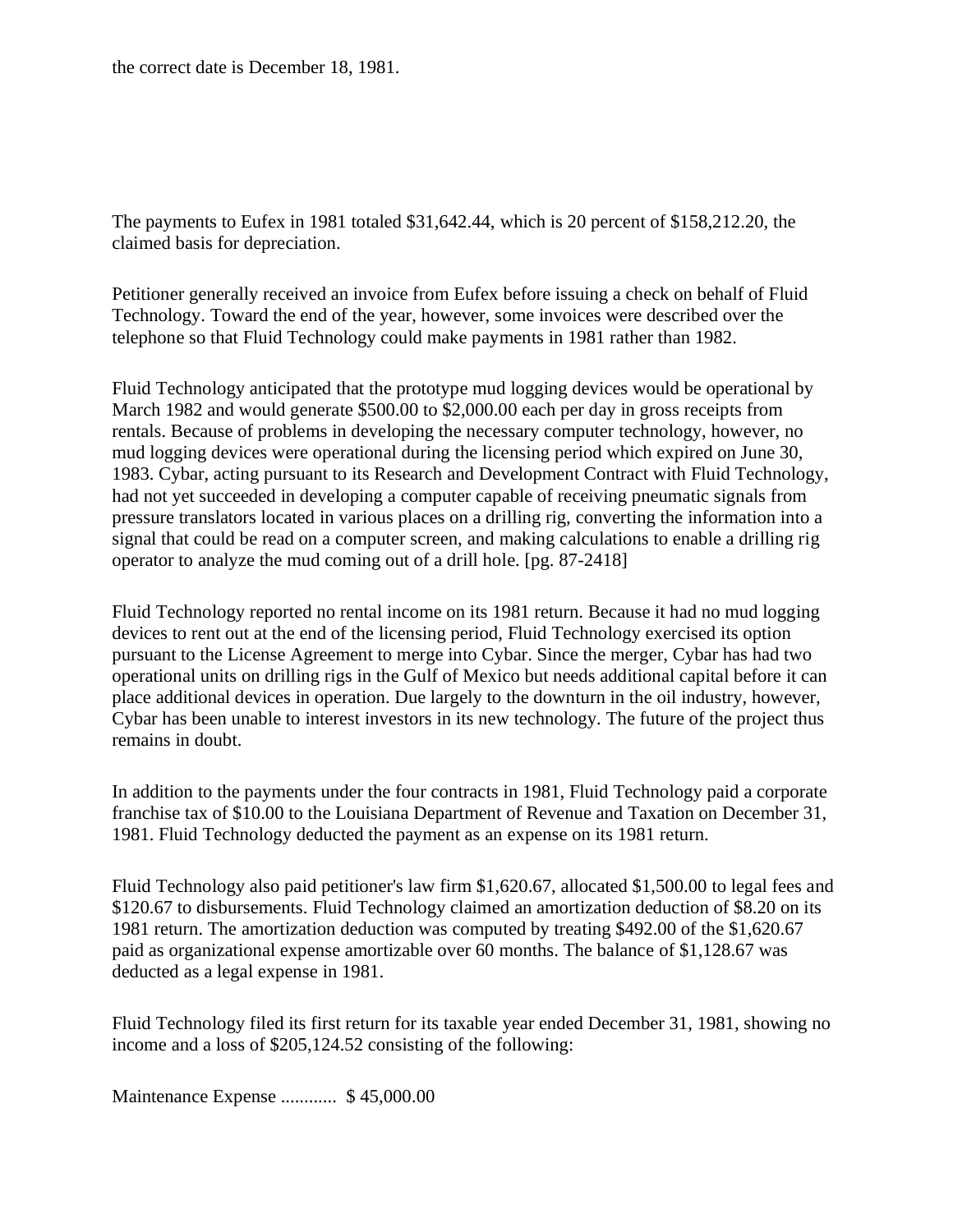Taxes .......................... 10.00 Amortization ................... 8.20 Depreciation ................... 1,977.65 Legal .......................... 1,128.67 Research and Development ....... 157,000.00 ----------- TOTAL LOSS REPORTED \$205,124.52

===========

Petitioner claimed an investment tax credit on his 1981 return of \$1,086.96, based on new recovery property with an other than three year recovery period and an unadjusted basis of \$10,869.54. The amount claimed is attributable solely to petitioner's interest in Fluid Technology.

In his notice of deficiency dated May 22, 1985, respondent disallowed all of petitioner's claimed losses and investment tax credit attributable to Fluid Technology. Respondent disallowed the deductions and investment tax credit because Fluid Technology was not engaged in a trade or business during its taxable year ended December 31, 1981. Alternatively, respondent disallowed the depreciation deduction because no assets were placed in service in 1981. Alternatively, respondent disallowed the claimed deductions for maintenance and research and development expenses because Fluid Technology's method of accounting for those expenses did not clearly reflect income.

Petitioner also claimed a political contribution credit of \$50.00. The claimed credit was for a contribution of \$740.00 made by petitioner's law firm to the law firm's political action committee and charged to petitioner's professional corporation. The law firm made the payment and deducted it from the salary paid to petitioner's professional corporation. Petitioner offered no evidence to substantiate his personal payment of the credit and, in his notice of deficiency, respondent disallowed it.

**OPINION**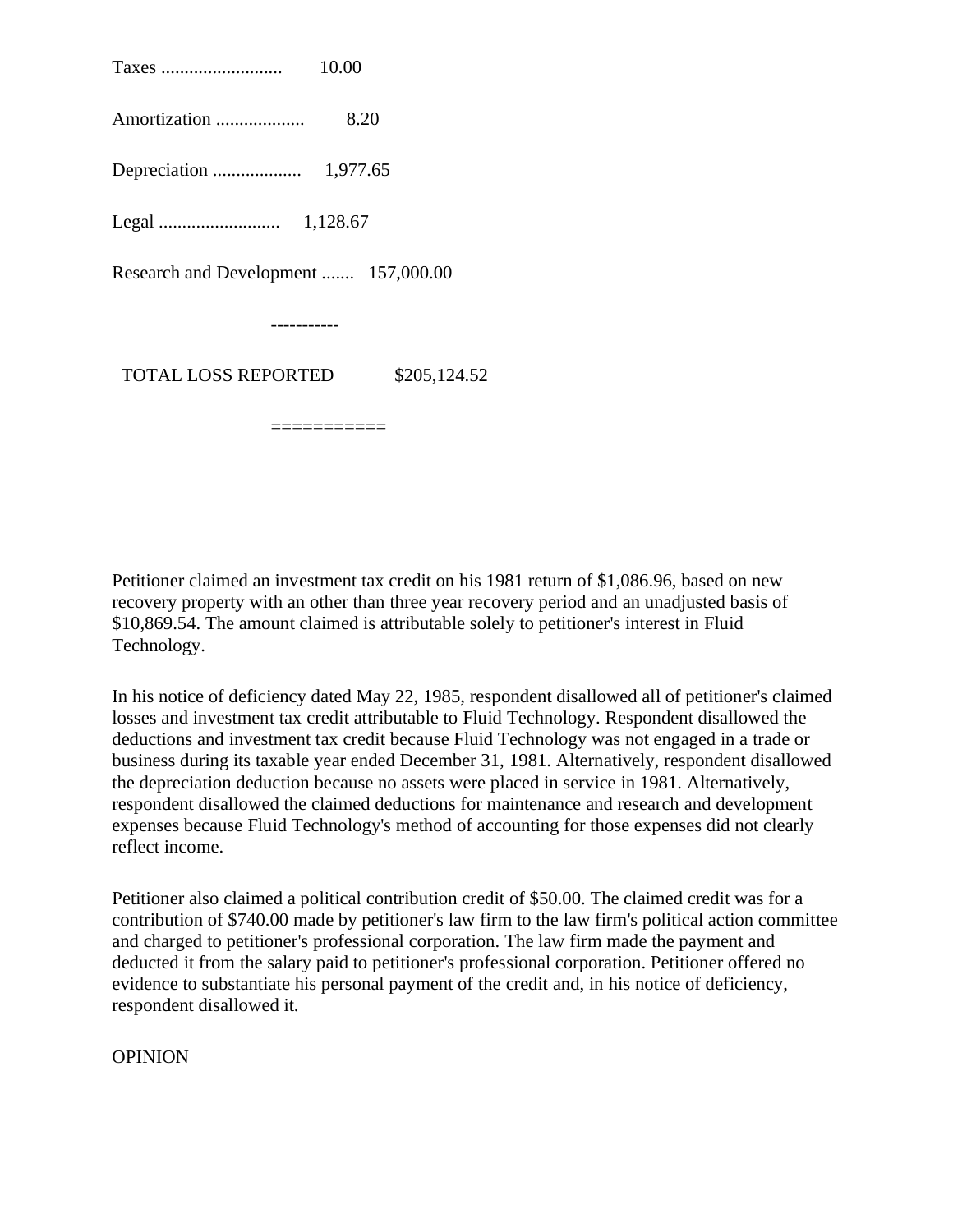The threshold issue we must decide is whether Fluid Technology was carrying on any trade or business in 1981. Petitioner can receive the benefit of the deductions and credits at issue only if Fluid Technology was carrying on a trade or business in 1981.

Section 162(a) provides a deduction for ordinary and necessary expenses incurred in carrying on a trade or business. Fluid Technology deducted legal expenses for tax advice under section 162(a).

Section 164(a) provides a deduction for taxes paid in carrying on a trade or business. Fluid Technology deducted the franchise tax it paid to the State of Louisiana under this section.

Section 174(a) provides a deduction for research and experimental expenditures incurred in connection with a trade or business. Fluid Technology deducted maintenance and research and development expenses under section 174(a). In the alternative, petitioner argues that these were ordinary and necessary business expenses incurred in carrying on a trade or business and deductible under section 162(a).

Section 168 provides for depreciation of recovery property used in a trade or business beginning in the year in which the property is placed in service. Fluid Technology deducted one month's depreciation on the component parts received from Eufex in 1981 with an unadjusted basis of \$158,212.20. In the alternative, petitioner claims that the progress payments made to Eufex in 1981 which equal 20 percent of the unadjusted basis for depreciation, or \$31,642.44, are deductible under section 162(a).

Section 248 provides for amortization of organizational expenses over a period of not less than 60 months beginning with the month in which the business begins. [pg. 87-2419]Petitioner contends the Fluid Technology began business in December 1981 and is entitled to an amortization deduction pursuant to section 248 on its 1981 return.

In spite of its frequent use, neither the Code nor the regulations provide a generally applicable definition of the term "trade or business." The Supreme Court recently reiterated that the question of whether a taxpayer is engaged in a trade or business requires an examination of all of the relevant facts. Commissioner v. Groetzinger, \_\_ U.S. \_\_, 107 S.Ct. 980, 988 [ 59 AFTR2d 87-532] (1987); see Higgins v. Commissioner, 312 U.S. 212, 217 [ 25 AFTR 1160] (1941). In applying the facts and circumstances test, courts have focused on three factors indicative of whether a trade or business exists. 9

First, the taxpayer must undertake an activity intending to make a profit. Drobny v. Commissioner, 86 T.C. 1326, 1340 (1986); Green v. Commissioner, 83 T.C. 667, 687 (1984). Respondent concedes Fluid Technology's profit motive.

Second, the taxpayer must be regularly and actively involved in the activity. Gajewski v. Commissioner, 723 F.2d 1062, 1065 [ 53 AFTR2d 84-386] (2d Cir. 1983); Snyder v. United States, 674 F.2d 1359, 1364 [ 49 AFTR2d 82-1061] (10th Cir. 1982). This requirement contemplates extensive business activity over a substantial period of time as opposed to a one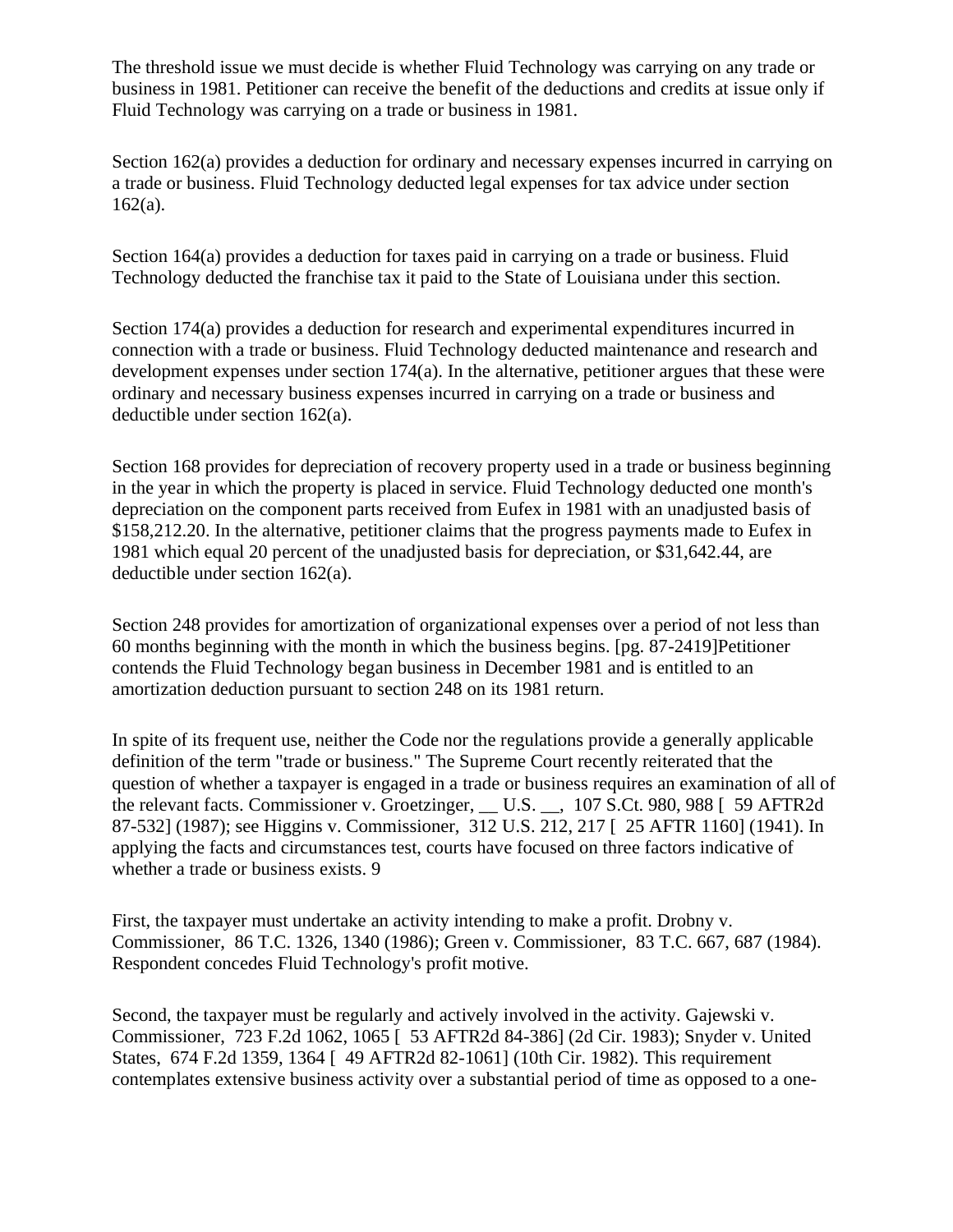time venture or investment. Stanton v. Commissioner, 339 F.2d 326, 329-330 [ 22 AFTR2d 5317] (5th Cir. 1968), affg. a Memorandum Opinion of this Court. 10

Third, the taxpayer's business operations must actually have commenced. Courts have consistently held that pre-opening and start-up expenses are not deductible under section 162(a). Johnsen v. Commissioner, 794 F.2d 1157, 1160 [ 58 AFTR2d 86-5396] (6th Cir. 1986), revg. on other grounds 83 T.C. 103 (1984); Aboussie v. United States, 779 F.2d 424, 428 [ 57 AFTR2d 86-383] (8th Cir. 1985); Central Texas Savings and Loan Assn. v. United States, 731 F.2d 1181, 1183 [ 53 AFTR2d 84-1474] (5th Cir. 1984); Madison Gas and Electric Co. v. Commissioner, 633 F.2d 512, 517 [ 46 AFTR2d 80-5955] (7th Cir. 1980); Richmond Television Corp. v. United States, 345 F.2d 901, 907 [ 15 AFTR2d 880] (4th Cir. 1965), vacated per curiam on other grounds 382 U.S. 68 [ 16 AFTR2D 5858] (1965); Goodwin v. Commissioner, 75 T.C. 424, 433 (1980), affd. without published opinion 691 F.2d 490 (3d Cir. 1982). See also section 195. In Richmond Television Corp. v. United States, the Fourth Circuit, to which an appeal in this case would lie, set out the generally accepted rule that

even though a taxpayer has made a firm decision to enter into a business and over a considerable period of time spent money in preparation for entering that business, he still has not "engaged in carrying on any trade or business" within the intendment of section 162(a) until such time as the business has begun to function as a going concern and performed those activities for which it was organized.

#### 345 F.2d at 907. 11

Petitioner contends that Fluid Technology began business in December 1981, when it sold the requisite number of [pg. 87-2420]shares, entered into contracts with Cybar and Eufex, and made payments out of corporate funds. On December 2, 1981, Fluid Technology entered into four contracts which became effective on December 16, 1981 upon the sale of two-thirds of the offered shares in the corporation. Fluid Technology made payments pursuant to the contracts in 1981. In addition, Fluid Technology disbursed funds for legal fees and a state franchise tax. Fluid Technology also received component parts from Eufex to be used in manufacturing the mud logging devices and, pursuant to the Custom Manufacturing Contract, made progress payments to Eufex.

Petitioner argues that Fluid Technology began business and placed assets in service no later than December 16, 1981, when it received \$212,000.00 cash from its investors for over two-thirds of the offered shares, paid out \$203,773.84 pursuant to its contracts with Eufex and Cybar, and began to acquire its operating assets from Eufex. Petitioner relies on section 1.248-1(a)(3), Income Tax Regs., which distinguishes the mere formation of a corporate entity from the date when it actually begins to function as a business:

The determination of the date the corporation begins business presents a question of fact which must be determined in each case in light of all the circumstances of the particular case. The words "begins business," however, do not have the same meaning as "in existence." Ordinarily, a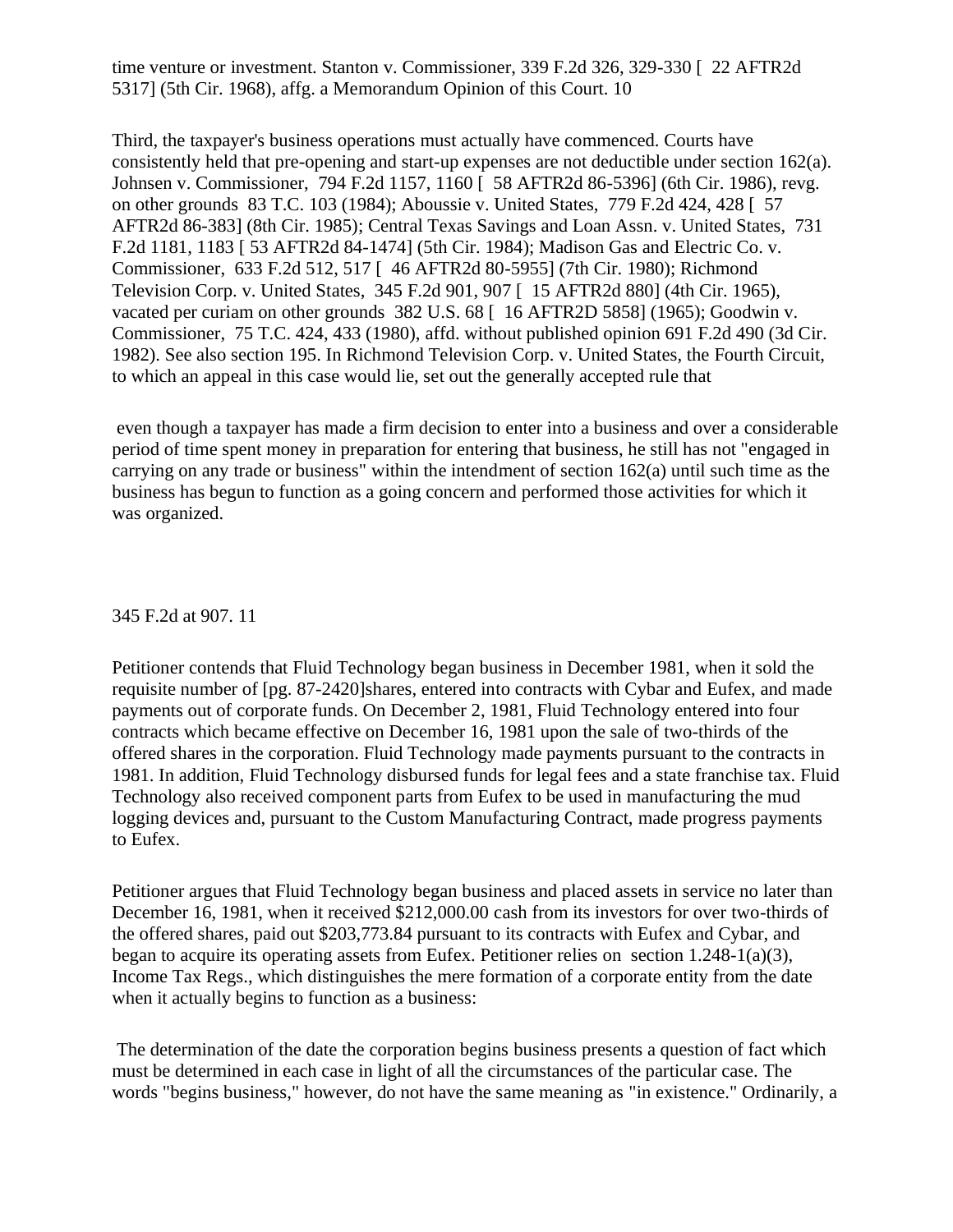corporation begins business when its starts the business operations for which it was organized; a corporation comes into existence on the date of its incorporation. Mere organizational activities, such as the obtaining of the corporate charter, are not alone sufficient to show the beginning of business. If the activities of the corporation have advanced to the extent necessary to establish the nature of its business operations, however, it will be deemed to have begun business. For example, the acquisition of operating assets which are necessary to the type of business contemplated may constitute the beginning of business. [Emphasis added.]

The regulation, however, does not help petitioner because Fluid's activities never "advanced to the extent necessary to establish the nature of its business operations." Fluid Technology was organized to manufacture and rent out 10 prototype mud logging devices and to perform necessary research and testing, and it expected to earn income only through its rental activities. Although in 1981, Fluid Technology had entered into contracts and begun to acquire component parts for use in manufacturing the mud logging devices, the devices never became operational. Throughout its existence, Fluid Technology never rented devices or tested them.

Fluid Technology did not acquire any of its operating assets in 1981. Petitioner asserts that Fluid Technology nonetheless had a depreciable asset once it paid for a component part even though the part was not yet included in the mud logging prototype because Fluid Technology was involved in a research and development project and had to "test everything along the way to make sure we would work out any intermediate bugs before we got the final product." The basis for depreciation (and also for investment credit purposes) was computed based on Fluid Technology's accrual of amounts due Eufex under the Custom Manufacturing Contract.

Fluid Technology was not in a position in 1981 to engage in business, and it did not engage in any business in 1981. First, only some of the component parts of the mud logging devices were acquired by Fluid Technology in 1981. Second, these components had to be tested before they could be used to assemble the devices that were intended to be the focus of Fluid Technology's business, and Cybar, not Fluid Technology, performed all research and testing. Third, in 1981 and prior to its merger with Cybar, Fluid Technology performed no work other than paying Cybar and Eufex. The contracts that Fluid Technology entered into were written such that Fluid Technology had no duties other than to make payments and acquired no rights except for the right to rent out devices if Cybar and Eufex completed them within the license period and Cybar did not elect under the License Agreement to purchase them from Fluid Technology at cost. Consequently the assets to be used in Fluid Technology's business were not acquired by Fluid Technology because they were never assembled. Moreover, even if, as petitioner claims, business assets could be deemed to be acquired as Fluid Technology acquired component parts, Fluid Technology could not begin to depreciate the assets in 1981 because they were not in a state of readiness to be used in either manufacturing of or rental of mud logging prototypes, i.e., they were not "placed in service." Section 1.46-3(d)(1)(ii), Income Tax Regs.; Simonson v. United States, 752 F.2d 341 [ 55 AFTR2d 85-622] (8th Cir. 1985); Cooper v. Commissioner, 88 T.C. 84, 113-114 (1987).

Section 195 provides that pre-opening or start-up expenses are not fully deductible in the year incurred and must be amortized [pg. 87-2421]over a period of not less than 60 months beginning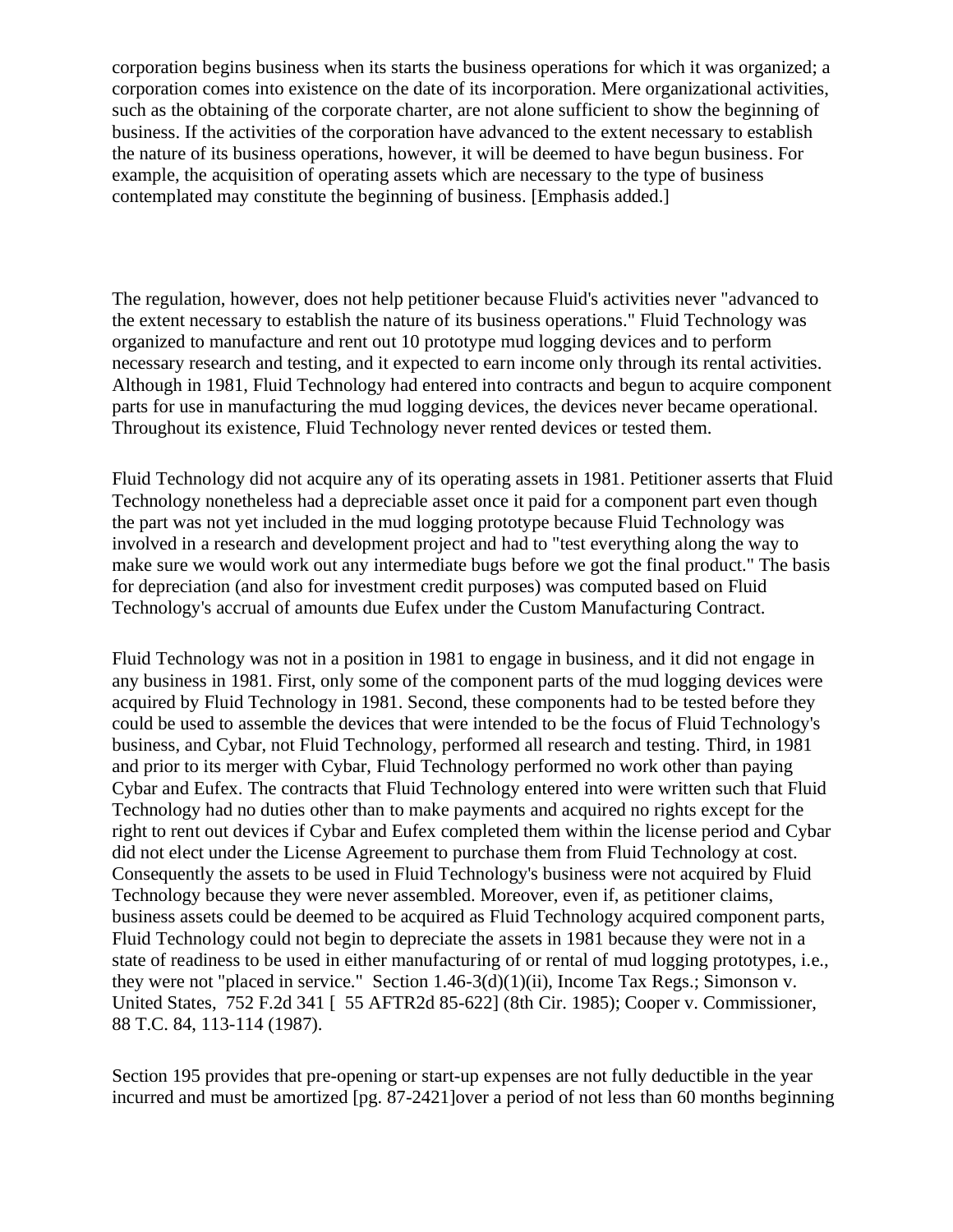with the month in which the taxpayer begins business. Respondent argues that all of the expenses Fluid Technology incurred in 1981 are pre-opening expenses which are not deductible in that year because Fluid Technology had not yet begun business. See section 195; Richmond Television Corp. v. United States, 345 F.2d 901, 907 [ 15 AFTR2d 880] (4th Cir. 1965), vacated on other grounds 362 U.S. 68 (1965). We agree.

Although Fluid Technology made a firm commitment in 1981 to enter into business and expended funds in furtherance of that goal, it had not "begun to function as a going concern and performed those activities for which it was organized." Richmond Television Corp. v. United States, 345 F.2d at 907. Consequently, respondent properly disallowed Fluid Technology's claimed deductions for legal fees pursuant to section 162(a), taxes pursuant to section 164(a), depreciation pursuant to section 168 and amortization of organizational expenses pursuant to section 248. In addition, because it was not in business in 1981, Fluid Technology is not entitled to a section 38 investment tax credit.

Fluid Technology also claimed deductions in 1981 pursuant to section 174 for maintenance and research and development expenses incurred "in connection with a trade or business." Section  $174(a)(1)$  12 provides that research and experimental expenditures incurred during the taxable year in connection with a taxpayer's trade or business may, at the taxpayer's election, be deducted currently rather than capitalized. The Supreme Court has held that to obtain a deduction under section 174, a taxpayer need not currently be engaged in a trade or business. Snow v. Commissioner, 416 U.S. 500, 504 [ 33 AFTR2d 74-1251] (1974). The Supreme Court, however, did not entirely eliminate the "trade or business" requirement from section 174. As we stated in Green v. Commissioner, 83 T.C. 667, 686-687 (1984),

For section 174 to apply, the taxpayer must still be engaged in a trade or business at some time, and we must still determine, through an examination of the facts of each case, whether the taxpayer's activities in connection with a product are sufficiently substantial and regular to constitute a trade or business for purposes of such action. \*\*\* [Emphasis original.] 13

As we have previously found, Fluid Technology did not begin business in 1981 and was not engaged in carrying on a trade or business in 1981. Fluid Technology, in fact, never began business. Its exclusive license from Cybar to use the technology developed by Sanderford expired in 1983, before any mud logging devices were operational. At that point, Fluid Technology exercised its option under the License Agreement to merge into Cybar and ceased to exist. Because Fluid Technology never began business, it is not entitled to any deductions under section 174.

The final issue we must decide is whether petitioner is entitled to a \$50.00 political contribution credit. Section 24 14 allows a credit not in excess of \$50.00 for political contributions by individuals to candidates, political action committees or political parties.

In 1981, the law firm of which petitioner's professional corporation (the "P.C.") [pg. 87- 2422]was an employee made a contribution of \$740.00 to its political action committee which it charged to petitioner's P.C. and deducted from the P.C.'s salary. Respondent argues that petitioner has not met his burden of substantiating his entitlement to the credit. We agree. The contribution was made by or on behalf of petitioner's P.C. and not by petitioner. Petitioner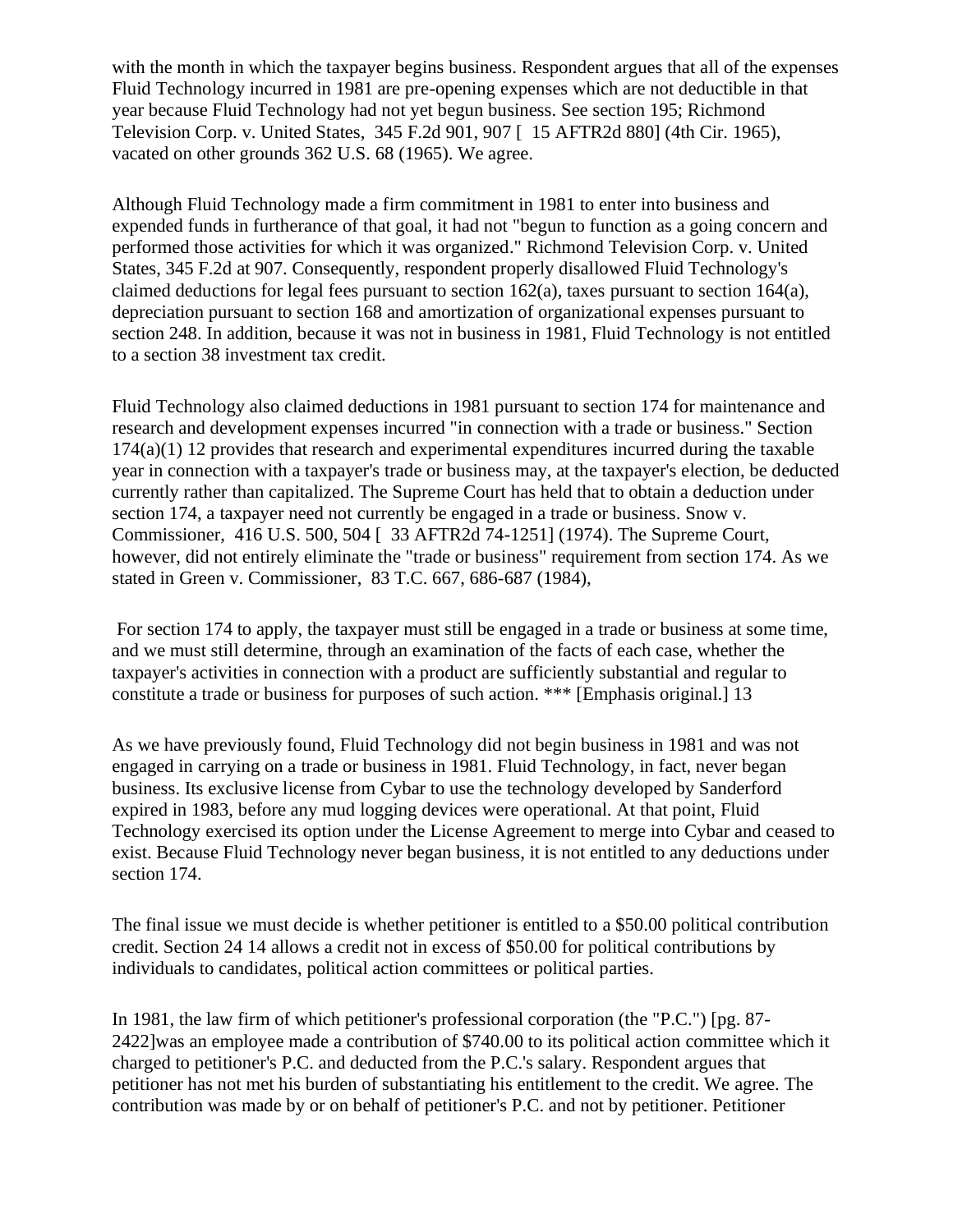contends that because a corporation may not contribute to a political action committee and may not claim a credit under section 24(a), we should attribute the contribution to him. There is nothing in the record to support petitioner's characterization of the contribution. If an amount was contributed, it was not contributed by petitioner. See also section 24(b)(2) and section 1.41- 5, Income Tax Regs.

Decision will be entered for the respondent.

1 All section references are to the Internal Revenue Code of 1954, as amended and in effect during the year in issue.

Because of our holdings on the first two issues, we do not reach several alternative issues raised by the parties.

2 The Deficit Reduction Act of 1984, Pub. L. No. 98-369, section 471(c)(1), 98 Stat. 494, 826, redesignated former section 41 as section 24 effective for taxable years beginning after 1983. Although in 1981 the applicable provision was in section 41, we will, for convenience, refer to it as section 24.

3 Petitioner listed Houston, Texas as his legal residence on his petition. Respondent determined that petitioner's legal residence at the time the petition was filed was in Maryland. For the purpose of an appeal in this case, petitioner does not contest respondent's determination.

4 The mud logging device is attached to the wellhead and used to analyze the rock being drilled through to determine that likelihood of finding oil. The drilling equipment is lubricated with mud and the device analyzes the mud plus rock. Without this technology, the mud must be sent from the well to a laboratory for analysis.

5 Sanderford, together with a partner in petitioner's law firm, had previously set up an S corporation which was not yet fully capitalized. Petitioner discarded the prior corporation and started again with Fluid Technology. Sanderford commenced the work for which Fluid Technology was to provide funding in October or November 1981, before Fluid Technology was formed.

6 The four contracts entered into on December 2, 1981 state that the offering was to be for 272,000 shares. Only 262,000 shares were subscribed.

7 Petitioner conceded that during the 18-19 month license period coinciding with the sole period during which Fluid Technology was in existence, Fluid Technology did not have any complete systems or anything usable. Transcript of Proceedings of February 4, 1987 at Baltimore, Maryland at 37-39.

9 In Commissioner v. Groetzinger, \_\_ U.S. \_\_, 107 S.Ct. 980 [ 59 AFTR2d 87-532] (1987), the Supreme Court rejected a fourth factor, whether the taxpayer held himself out to others as a provider of goods or services. This Court had previously rejected the goods and services test. See Ditunno v. Commissioner, 80 T.C. 362, 371 (1983).

10 We need not discuss this requirement because of our decision that Fluid Technology never began business. See infra.